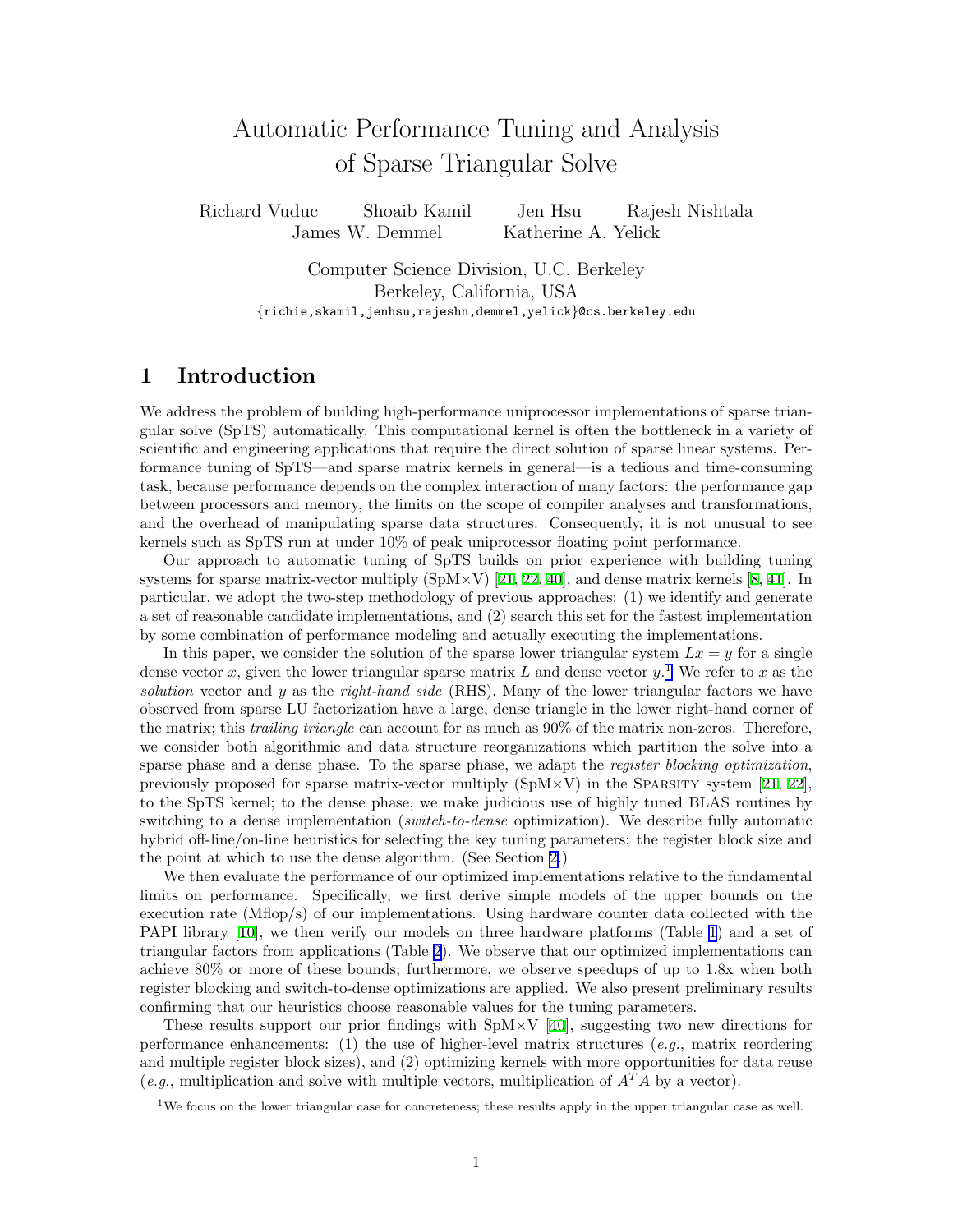| Property                          | Sun Ultra 2i                             | IBM Power3                                | Intel Itanium                                |  |
|-----------------------------------|------------------------------------------|-------------------------------------------|----------------------------------------------|--|
| Clock rate                        | 333 MHz                                  | 375 MHz                                   | 800 MHz                                      |  |
| Peak Main Memory Bandwidth        | $500$ MB/s                               | $1.6 \text{ GB/s}$                        | $2.1 \text{ GB/s}$                           |  |
| Peak Flop Rate                    | $667 \text{ Mflop/s}$                    | $1.5 \text{ Gflop/s}$                     | $3.2 \text{ Gflop/s}$                        |  |
| DGEMM $(n=1000)$                  | $425 \text{ Mflop/s}$                    | $1.3 \text{ Gflop/s}$                     | $2.2 \text{ Gflop/s}$                        |  |
| DGEMV $(n=2000)$                  | $58 \text{ Mflop/s}$                     | $260$ Mflop/s                             | $345$ Mflop/s                                |  |
| DTRSV $(n = 2000)$                | $59 \text{ Mflop/s}$                     | $270$ Mflop/s                             | $\overline{320}$ Mflop/s                     |  |
| STREAM Triad Bandwidth [27]       | $\overline{250 \text{ MB/s}}$            | $715 \text{ MB/s}$                        | $1.1 \text{ GB/s}$                           |  |
| No. of FP regs (double)           | 16                                       | 32                                        | 128                                          |  |
| L1 size / line size / latency     | 16 KB/16 B/2 cy                          | 64 KB/128 B/1 cy                          | 16 KB/32 B/2 cy (int)                        |  |
| L2 size $/$ line size $/$ latency | $2 \text{ MB}/64 \text{ B}/7 \text{ cy}$ | $8 \text{ MB}/128 \text{ B}/9 \text{ cy}$ | $96$ KB/64 B/6-9 cy                          |  |
| L3 size / line size / latency     | N/A                                      | N/A                                       | $2 \text{ MB}/64 \text{ B}/21-24 \text{ cy}$ |  |
| TLB entries / page size           | $64/8$ KB                                | $256/4$ KB                                | 32 (L1), 96 (L2)/16 KB                       |  |
| Memory latency $(\approx)$        | $36-66$ cy                               | $35-139$ cv                               | $36-85$ cv                                   |  |
| sizeof(double)<br>sizeof(int)     | 8 B/4 B                                  | 8 B/4 B                                   | 8 B/4 B                                      |  |
| Compiler                          | Sun $C$ v $6.1$                          | IBM C $v5.0$                              | Intel $C$ v5.0.1                             |  |

<span id="page-1-1"></span>Table 1: Evaluation platforms: Basic characteristics of the computing platforms on which we performed our performance evaluations. Most of these data were obtained from processor manuals [[23,](#page-11-5) [4,](#page-10-2) [38](#page-11-6)]; memory access latencies were measured using the Saavedra microbenchmark [\[35](#page-11-7)]. Dense BLAS numbers are reported for ATLAS 3.2.0 [\[41\]](#page-11-3) on the Ultra 2i, IBM ESSL v3.1 on the Power3, and the Intel Math Kernel Library v5.2 on Itanium.

|                |          |                      |           | Nnz      | Dense Trailing Triangle |          |             |
|----------------|----------|----------------------|-----------|----------|-------------------------|----------|-------------|
|                | Name     | Application Area     | Dimension | in L     | Dim.                    | Density  | % Total Nnz |
|                | dense    | Dense matrix         | 1000      | 500500   | 1000                    | 100.0%   | 100.0%      |
| $\overline{2}$ | memplus  | Circuit simulation   | 17758     | 1976080  | 1978                    | 97.7%    | 96.8%       |
| 3              | wang4    | Device simulation    | 26068     | 15137153 | 2810                    | $95.0\%$ | 24.8%       |
| 4              | ex11     | Fluid flow           | 16614     | 9781925  | 2207                    | 88.0%    | 22.0%       |
| $\overline{5}$ | raefsky4 | Structural mechanics | 19779     | 12608863 | 2268                    | 100.0%   | 20.4%       |
| 6              | goodwin  | Fluid mechanics      | 7320      | 984474   | 456                     | 65.9%    | 6.97%       |
|                | lhr10    | Chemical processes   | 10672     | 368744   | 104                     | 96.3%    | 1.43%       |

<span id="page-1-2"></span>Table 2: Matrix benchmark suite: The LU factorization of each matrix was computed using the sequential version of SuperLU 2.0[[14\]](#page-10-3) and Matlab's column minimum degree ordering. The number of non-zeros in the resulting lower triangular  $(L)$  factor is shown. We also show the size of the trailing triangle found by our switch-point heuristic (column 6: see Section [2.3](#page-3-0)), its density (column 7: fraction of the trailing triangle occupied by true non-zeros), and the fraction of all matrix non-zeros contained within the trailing triangle (column 8).

## <span id="page-1-0"></span>2 Optimizations for Sparse Triangular Solve

The triangular matrices which arise in sparse Cholesky and LU factorization frequently have the kind of structure shown in Figure [1,](#page-2-0) spy plots of two examples of lower triangular factors. The lower right-most dense triangle of each matrix, which we call the dense trailing triangle, accounts for a significant fraction of the total number of non-zeros. In Figure [1](#page-2-0) (*left*), the dimension of the entire factor is 17758 and the dimension of the trailing triangle is 2268; nevertheless, the trailing triangle accounts for 96% of all the non-zeros. Similarly, the trailing triangle of Figure [1](#page-2-0) (*right*), contains approximately  $20\%$  of all matrix non-zeros; furthermore, the remainder of the matrix (the *leading* trapezoid) appears to consist of many smaller dense blocks and triangles.

We exploit this structure by decomposing  $Lx = y$  into sparse and dense components:

<span id="page-1-3"></span>
$$
\begin{pmatrix} L_1 \\ L_2 & L_D \end{pmatrix} \begin{pmatrix} x_1 \\ x_2 \end{pmatrix} = \begin{pmatrix} y_1 \\ y_2 \end{pmatrix}
$$
 (1)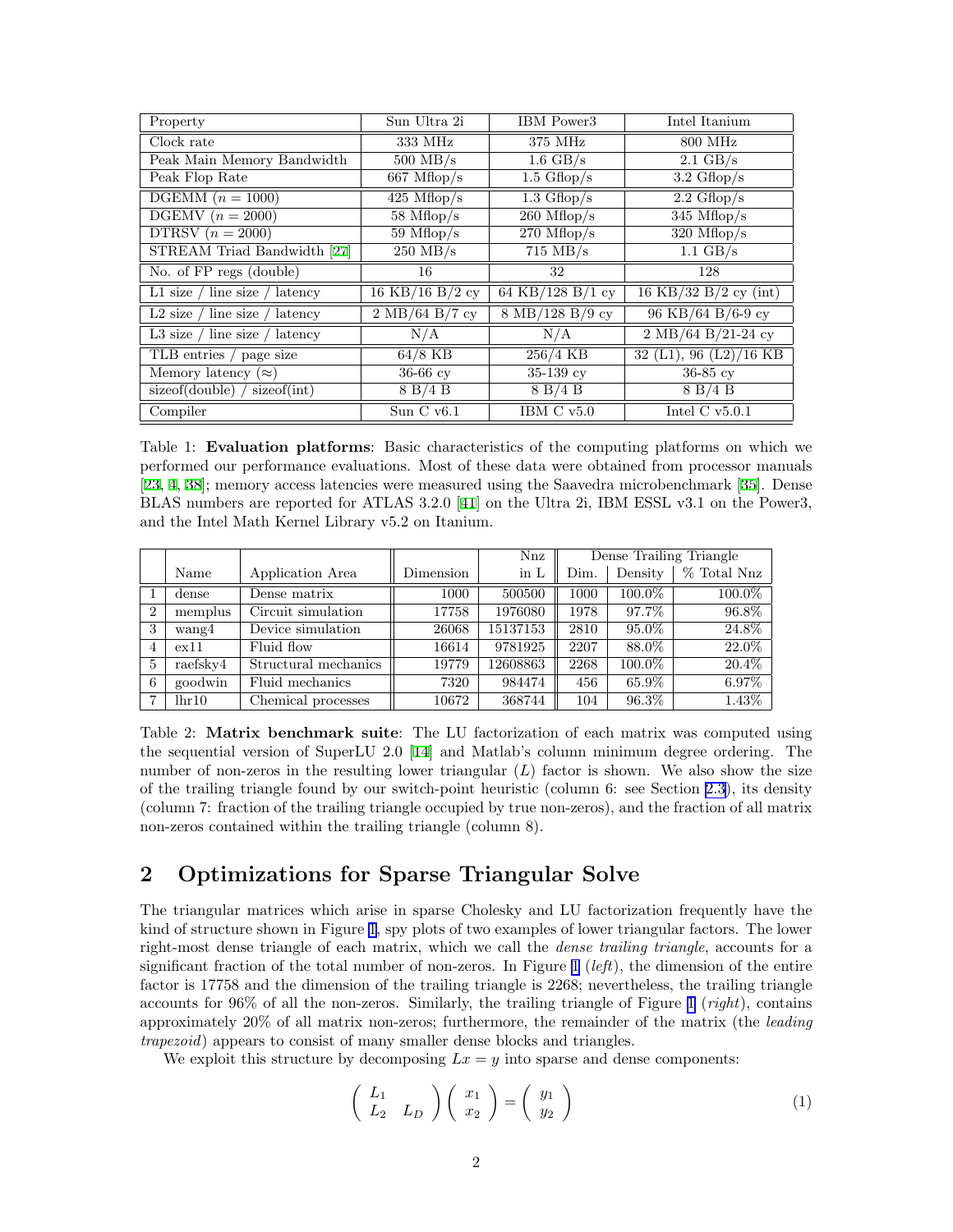

<span id="page-2-0"></span>Figure 1: **Triangular matrix examples**:  $(Left)$  Matrix [2](#page-1-2) (memplus) from Table 2 has a dimension of 17758. The dense trailing triangle, of size 1978, contains  $96\%$  of all the matrix non-zeros. (*Right*) Matrix 5 (raefsky4) from Table [2](#page-1-2) has a dimension of 19779. The dense trailing triangle, of size 2268, accounts for 20% of all the matrix non-zeros.

where  $L_1$  is a sparse  $n_1 \times n_1$  lower-triangular matrix,  $L_2$  is a sparse  $n_2 \times n_1$  rectangular matrix, and  $L_D$  is a dense  $n_2 \times n_2$  trailing triangle. We can solve for  $x_1$  and  $x_2$  in three steps:

$$
L_1 x_1 = y_1 \tag{2}
$$

<span id="page-2-1"></span>
$$
\hat{y}_2 = y_2 - L_2 x_1 \tag{3}
$$

$$
L_D x_2 = \hat{y}_2 \tag{4}
$$

Equation [\(2](#page-2-1))is a SpTS, ([2\)](#page-2-1), equation [\(3](#page-2-1)) is a SpM $\times$ V, and equation [\(4\)](#page-2-1) is a call to the tuned dense BLAS routine, DTRSV. (This process of splitting into sparse and dense components could be repeated for equation([2](#page-2-1)), but we do not consider this possibility in this paper.)

For reference, Figure [2](#page-4-0) shows two common implementations of dense triangular solve: the row-oriented ("dot product") algorithm in Figure [2](#page-4-0) (left), and the column-oriented ("axpy") algorithm in Figure [2](#page-4-0) (right). The row-oriented algorithm is the basis for our register-blocked sparse algorithm; the column-oriented algorithm is essentially the reference implementation of the BLAS routine, DTRSV, and its details are important in our analysis in Section [3](#page-3-1).

#### 2.1 Improving register reuse: register blocking

The register blocking optimization [\[22\]](#page-11-1) improves register reuse by reorganizing the matrix data structure into a sequence of "small" dense blocks; the block sizes are chosen to keep small blocks of the solution and RHS vectors in registers. An  $n \times n$  sparse lower-triangular matrix in  $b \times b$  register blocked format is divided logically into  $\frac{n}{b} \times \frac{n}{b}$  submatrices, where each submatrix is of size  $b \times b$ . (In this paper, we consider only square block sizes.) For simplicity, assume that  $b$  divides  $n$ . For sparse matrices, only those blocks which contain at least one non-zero are stored. The computation of SpTS proceeds block-by-block. For each block, we can reuse the corresponding b elements of the RHS vector and b elements of the solution vector by keeping them in registers.

We use a blocked variant of the CSR storage format (BCSR).<sup>[2](#page-2-2)</sup> Blocks within the same block row are stored consecutively, and the elements of each block are stored consecutively in row-major order. We store the diagonal blocks as full  $b \times b$  blocks with explicit zeros above the diagonal.<sup>[3](#page-2-3)</sup> A  $2\times 2$  example of BCSR is shown in Figure [3.](#page-4-1) When  $r = c = 1$ , BCSR reduces to CSR.<sup>[4](#page-2-4)</sup> BCSR can store fewer column indices than CSR implementation (one per block instead of one per non-zero), reducing both storage and data structure manipulation overhead. Furthermore, we fully unroll the  $b \times b$  submatrix computation, reducing loop overheads and exposing scheduling opportunities to the compiler. An example of the  $2\times 2$  code appears in Figure [4](#page-4-2).

Figure [3](#page-4-1) also shows that creating blocks may require filling in explicit zeros. We define the fill ratio to be the number of stored values *(i.e., including the explicit zeros)* divided by the number of

<span id="page-2-2"></span><sup>&</sup>lt;sup>2</sup>See Saad [\[34\]](#page-11-8) or Barrett, *et al.* [[6](#page-10-4)], for a survey of common sparse matrix formats.

<span id="page-2-3"></span><sup>3</sup>No computation is performed using these explicit zeros, however.

<span id="page-2-4"></span><sup>&</sup>lt;sup>4</sup>Theperformance of our  $1 \times 1$  code is comparable to that from the NIST Sparse BLAS [[31](#page-11-9)].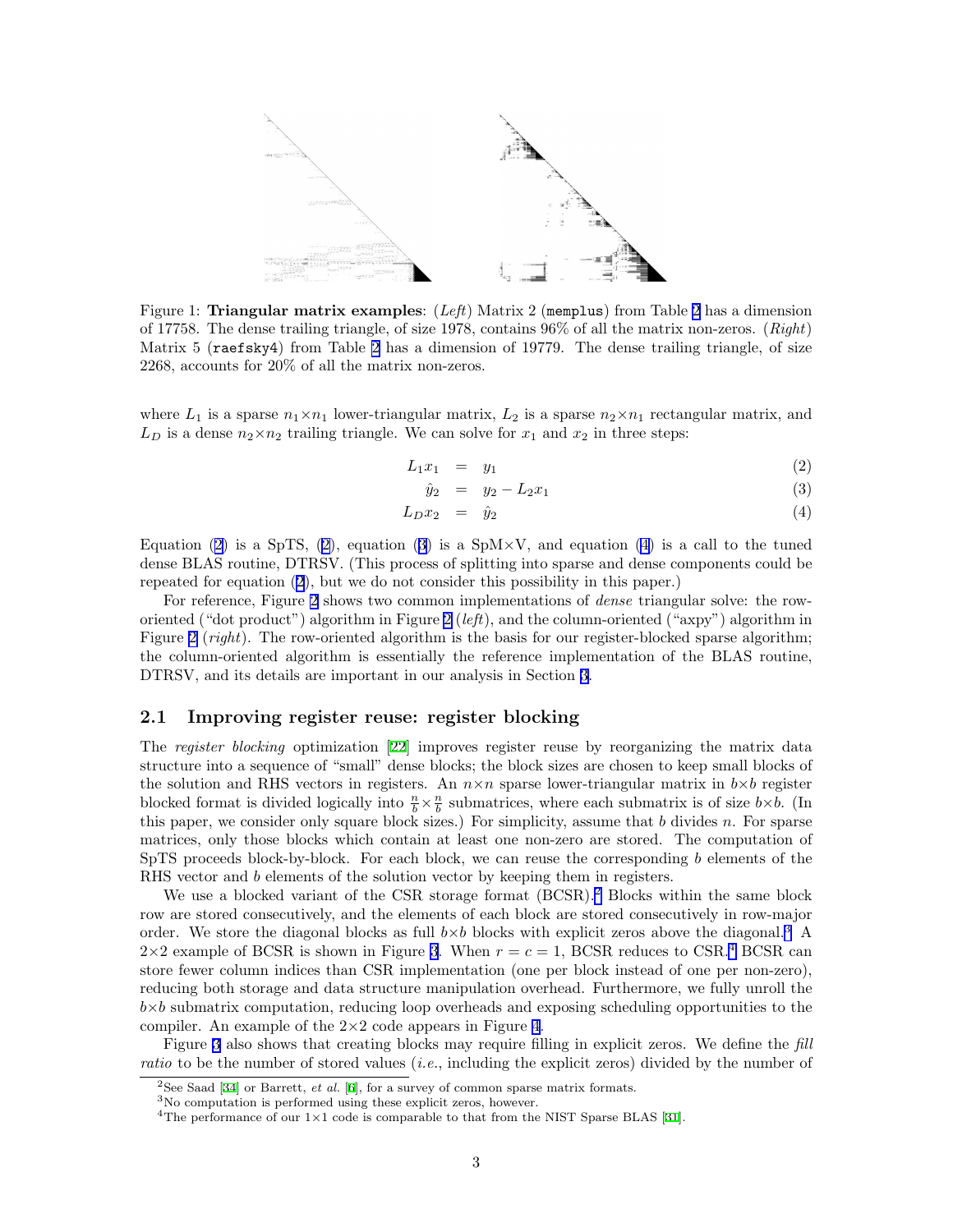true (or "ideal") non-zeros. We may trade-off extra computation (*i.e.*, fill ratio  $> 1$ ) for improved efficiency in the form of uniform code and memory access.

#### 2.2 Using the dense BLAS: switch-to-dense

To support the switch-to-dense optimization, we reorganize the sparse matrix data structure for L into two parts: a dense submatrix for the trailing triangle  $L_D$ , and a sparse component for the leading trapezoid. We store the trailing triangle in dense, unpacked column-major format as specified by the interface to DTRSV, and store the leading trapezoid in BCSR format as described above. We determine the column index at which to switch to the dense algorithm—the switch-to-dense point s (or simply, the switch point)—using the heuristic described below (Section [2.3](#page-3-0)).

#### <span id="page-3-0"></span>2.3 Tuning parameter selection

In choosing values for the two tuning parameters—register block size  $b$  and switch point  $s$ —we first select the switch point, and then select the register block size. The switch point s is selected at run-time when the matrix is known. We choose  $s$  as follows, assuming the input matrix is stored in CSR format. Beginning at the diagonal element of the last row, we scan the bottom row until we reach two consecutive zero elements. The column index of this element marks the last column of the leading trapezoid.<sup>[5](#page-3-2)</sup> Note that this method may select an s which causes additional fill-in of explicit zeros in the trailing triangle. As in the case of register blocking, tolerating some explicit fill can lead to some performance benefit. We are currently investigating a new selection procedure which evaluates the trade-off of gained efficiency versus fill to choose s.

To select the register block size b, we adapt the SPARSITY v2.0 heuristic for SpM $\times$ V [\[40\]](#page-11-2) to SpTS. There are 3 steps. First, we collect a one-time *register profile* to characterize the platform. For SpTS, we evaluate the performance (Mflop/s) of the register blocked SpTS for all block sizes on a dense lower triangular matrix stored in sparse BCSR format. These measurements are independent of the sparse matrix, and therefore only need to be made once per architecture. Second, when the matrix is known at run-time, we estimate the fill for all block sizes. A recent paper [\[40](#page-11-2)] discusses a random sampling scheme for performing this step accurately and efficiently. Third, we select the block size b that maximizes

$$
Estimated Mflop/s = \frac{Mflop/s \text{ on dense matrix in BCSR for } b \times b \text{ blocking}}{\text{Estimated fill for } b \times b \text{ blocking}}
$$
\n(5)

In principle, we could select different block sizes when executing the two sparse phases, equations ([2\)](#page-2-1) and [\(3](#page-2-1)); we only consider uniform block sizes in this paper.

The overhead of choosing the switch point, picking a register block size, and converting into our data structure, can all be performed once per triangular factor and amortized over multiple solves that use the same matrix non-zero pattern. This run-time overhead is the same amount of work as the analgous preprocessing step in SPARSITY, whose cost is between 10–30 executions of naïve  $SpM\times V$  $SpM\times V$  $SpM\times V$  on the Itanium platform [[40](#page-11-2)]. Thus, the optimizations we propose are most suitable when SpTS must be performed many times.

### <span id="page-3-1"></span>3 Performance Bounds and Evaluation

In this section, we derive upper bounds on the performance (in Mflop/s) of SpTS. We then evaluate both the accuracy of these bounds (Section [3.1](#page-6-0)) and the quality of our implementations with respect to these bounds (Section [3.2\)](#page-6-1). We assume the notation of equations  $(1)$ – $(4)$ .

In deriving an analytic model of performance, we consider the sparse equations([2\)](#page-2-1) and [\(3](#page-2-1)) separately from the dense solve, equation [\(4](#page-2-1)). We count the number of loads and stores required for

<span id="page-3-2"></span> $5$ Detecting the no-fill switch point is much easier if compressed sparse column (CSC) format is assumed. In fact, the dense trailing triangle can also be detected using symbolic structures  $(e.g., the elimination tree)$  available during LU factorization. However, we do not assume access to such information. This assumption is consistent with the latest standardized Sparse BLAS interface[[9\]](#page-10-5), earlier interfaces [\[34,](#page-11-8) [31\]](#page-11-9), and parallel sparse BLAS libraries [\[15\]](#page-10-6).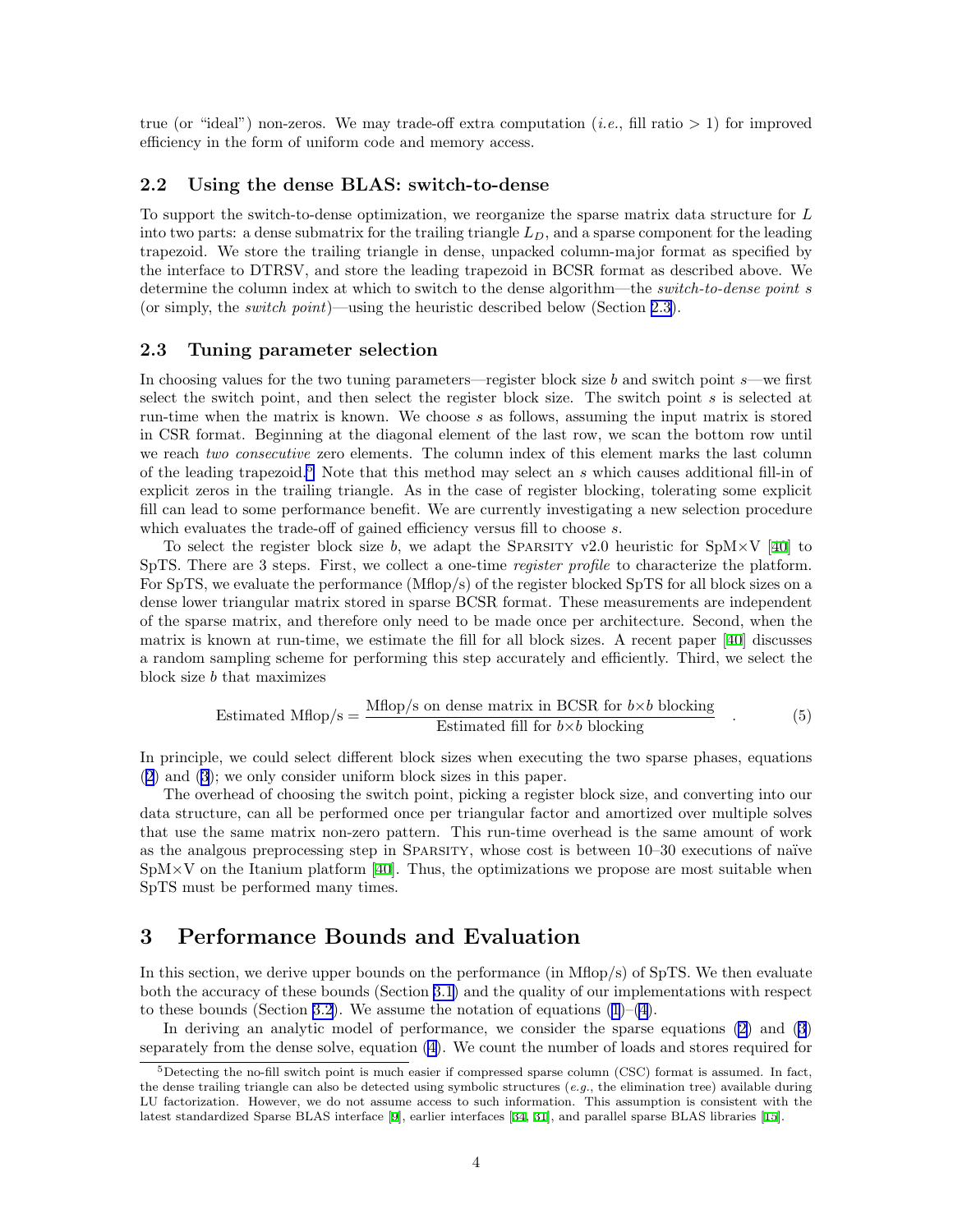| void dense_trisolve_dot( int n,                                                                                                                                                                   | void dense_trisolve_axpy( int n,                                                                                                                                                                                                                                             |
|---------------------------------------------------------------------------------------------------------------------------------------------------------------------------------------------------|------------------------------------------------------------------------------------------------------------------------------------------------------------------------------------------------------------------------------------------------------------------------------|
| const double* L, const double* y,                                                                                                                                                                 | const double* L, const double* y,                                                                                                                                                                                                                                            |
| $double* x$ )                                                                                                                                                                                     | $double* x$ )                                                                                                                                                                                                                                                                |
| int i, j<br>for( i = 0; i < n; i++ ) {<br>1<br>$\overline{2}$<br>register double $t = y[i]$ ;<br>3<br>for( $j = 0$ ; $j < i$ ; $j++)$<br>$t = L[i+n*1]*x[j];$<br>4<br>$x[i] = t / L[i+n*1];$<br>5 | int i, j;<br>for( $j = 0$ ; $j < n$ ; $j++)$ x[ $j$ ] = 0;<br>for( $j = 0$ ; $j < n$ ; $j++)$ {<br>$\overline{2}$<br>register double t = $(y[i] - x[i]) / L[i*n+j];$<br>3<br>for( $i = j+1$ ; $i < n$ ; $i++)$<br>4<br>$x[i] = x[i] + L[i+n*1]*t;$<br>5<br>6<br>$x[i] = t$ ; |

<span id="page-4-0"></span>Figure 2: **Dense triangular solve.** Reference implementations in C of  $(left)$  the row-oriented formulation, and (right) the column-oriented formulation of dense lower-triangular solve:  $Lx = y$ . In both routines, the matrix L is stored in unpacked column-major order. (For simplicity, the leading dimension is set to the matrix dimension, n, and the vectors are assumed to be unit-stride accessible.)

```
A =\sqrt{ }\overline{\phantom{a}}a00
a10 a11
a20 0 a22
a30 a31 a32 a33
a40 a41 0 0 a44
a50 a51 0 0 0 a55
                                                                                                                                              <sup>1</sup>
                                                                                                                                              \Bigg\}b row ptr = (0 \t 1 \t 3 \t 5), \quad b_{\text{col-ind}} = (0 \ 0 \ 2 \ 0 \ 4)b values =\left(\begin{array}{cccccccccccc} a_{00} & 0 & a_{10} & a_{11} & a_{20} & 0 & a_{30} & a_{31} & a_{22} & 0 & a_{32} & a_{33} & a_{40} & a_{41} & a_{50} & a_{51} & a_{44} & 0 & 0 & a_{55}\end{array}\right)
```
<span id="page-4-1"></span>Figure 3: Block compressed sparse row (BCSR) storage format. Here, we see how a  $6\times6$ sparse lower-triangular matrix is stored in  $2\times2$  BCSR format. BCSR uses three arrays. The elements of each dense  $2 \times 2$  block are stored contiguously in the b values array. Only the first column index of the  $(0,0)$  entry of each block is stored in **b\_col\_ind** array; the **b\_row\_ptr** array points to block row starting positions in the  $b_{col}$  ind array. Each  $2\times 2$  block of values is stored in row-major order.

```
void sparse_trisolve_BCSR_2x2( int n, const int* b_row_ptr,
         const int* b_col_ind, const double* b_values,
         const double* y, double* x )
    {
       int I, JJ; assert( (n\frac{0.2}{2}) = 0 );
1 for( I = 0; I < n/2; I++) { // loop over block rows<br>2 register double t0 = v[2*I], t1 = v[2*I+1]:
         register double t0 = y[2*1], t1 = y[2*1+1];
3 for( JJ = b_{\text{row\_ptr}}[I]; JJ < (b_{\text{row\_ptr}}[I+1]-1); JJ++ ) {<br>4a int i0 = b col ind [ J, I ]:
4a int j0 = \frac{1}{2} ind \left[\begin{array}{cc} JJ \\ J \end{array}\right];<br>4b register double x0 = x [j0]
            register double x0 = x[j0], x1 = x[j0+1];
4c t0 - b_values[4*JJ+0] * x0; t1 - b_values[4*JJ+1] * x1;<br>4d t0 - b values[4*JJ+2] * x0; t1 - b values[4*JJ+3] * x1;
            t0 -= b_values[4*JJ+2] * x0; t1 -= b_values[4*JJ+3] * x1;
}
5a x[2*I] = t0 / b_values[4*JJ+0];
5b x[2*I+1] = (t1 - (b_values[4*JJ+2]*x[2*I])) / b_values[4*JJ+3];}
    }
```
<span id="page-4-2"></span>Figure 4: Register-blocked sparse triangular solve. A  $2\times 2$  register-blocked example of sparse lower triangular solve, assuming BCSR format. For simplicity, the dimension n is assumed to be a multiple of the block size in this example. Note that the matrix blocks are stored in row-major order, and the diagonal block is assumed (1) to be the last block in each row, and (2) to be stored as an unpacked  $(2\times2)$  block. Lines are numbered as shown to illustrate the mapping between this implementation and the corresponding dense implementation of Figure [2](#page-4-0) ( $left$ ).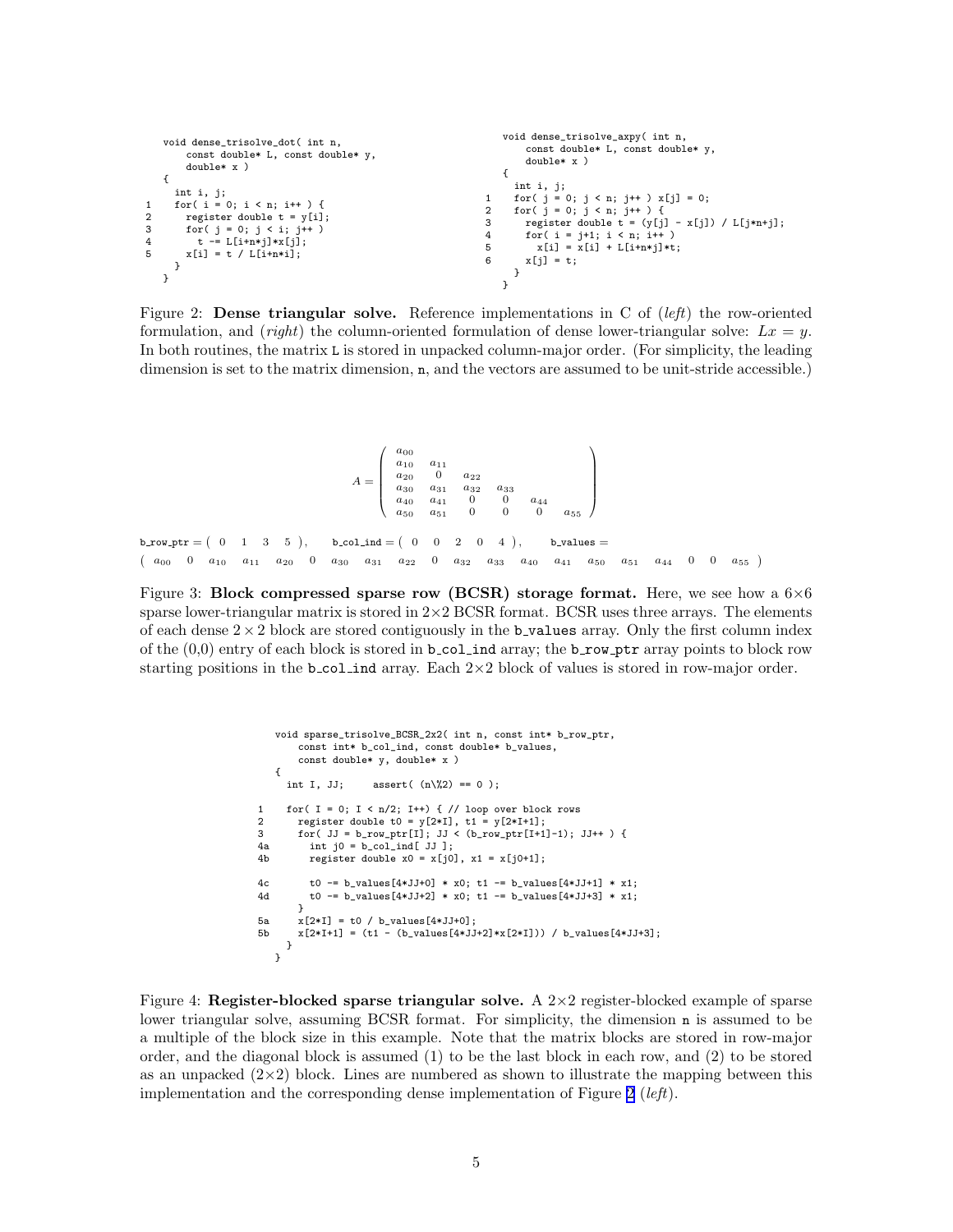$b \times b$  register blocking as follows. Let k be the total number of non-zeros in  $L_1$  and  $L_2$ ,<sup>[6](#page-5-0)</sup> and let  $f_b$ be the fill ratio after register blocking. Then the number of loads required is

$$
\text{Loads}_{\text{sparse}}(b) = \underbrace{k f_b + \frac{k f_b}{b^2} + \left\lceil \frac{n}{b} \right\rceil + 1}_{\text{matrix}} + \underbrace{\frac{k f_b}{b}}_{\text{soln vec}} + \underbrace{n}_{\text{RHS}} = k f_b \left( 1 + \frac{1}{b^2} + \frac{1}{b} \right) + n + \left\lceil \frac{n}{b} \right\rceil + 1 \quad . \quad (6)
$$

We include terms for the matrix (all non-zeros, one column index per non-zero block, and  $\lceil n/b \rceil + 1$ row pointers), the solution vector, and the RHS vector. The number of stores is Stores $_{\text{sparse}} = n$ .

To analyze the dense part, we first assume a column-oriented ("axpy") algorithm for DTRSV. We *model* the number of loads and stores required to execute equation [\(4\)](#page-2-1) as

$$
\text{Loads}_{\text{dense}} = \underbrace{\frac{n_2(n_2+1)}{2}}_{\text{matrix}} + \underbrace{\frac{n_2}{2}(\frac{n_2}{R}+1)}_{\text{solution}} + \underbrace{n_2}_{\text{RHS}} \quad , \quad \text{Stores}_{\text{dense}} = \underbrace{\frac{n_2}{2}(\frac{n_2}{R}+1)}_{\text{solution}}, \tag{7}
$$

where the  $1/R$  factors model register-level blocking in the dense code, assuming  $R \times R$  register blocks.<sup>[7](#page-5-1)</sup> In general, we do not know R if we are calling a proprietary vendor-supplied library; however, we estimate R by examining load/store hardware counters when calling DTRSV.

We model execution time as follows. First, we assume that the entire solve operation is memorybound so that we can hide the cost of flops. Let  $h_i$  be the number of hits at cache level i during the entire solve operation, and let  $m_i$  be the number of misses. Then we model execution time T as

<span id="page-5-3"></span>
$$
T = \sum_{i=1}^{\kappa - 1} h_i \alpha_i + m_\kappa \alpha_{\text{mem}},
$$
\n(8)

where  $\alpha_i$  is the access time (in seconds) at cache level i,  $\kappa$  is the level of the largest cache, and  $\alpha_{\text{mem}}$ is the memory access time. This model assumes we must incur the cost of a full access latency for each load and store. The number of L1 hits  $h_1$  is given by

$$
h_1 = \text{Loads}_{\text{sparse}}(b) + \text{Stores}_{\text{sparse}}(b) + \text{Loads}_{\text{dense}} + \text{Stores}_{\text{dense}} - m_1 \quad . \tag{9}
$$

Assuming a perfect nesting of the caches, we define  $h_{i+1} = m_i - m_{i+1}$  for  $1 \leq i < \kappa$ .

Counting each division as 1 flop, the total number of flops is  $2(k - n)$  multiplies and adds plus n divisions, or  $2k - n$  flops. The performance in Mflop/s is therefore  $(2k - n)/T \cdot 10^{-6}$ .

Next, we count the number of misses  $m_i$ , starting at L1. Let  $l_1$  be the L1 line size, in doubles. We incur compulsory misses for every matrix line. The solution and RHS vector miss counts are more complicated. In the best case, these vectors fit into cache with no conflict misses; we incur only the 2n compulsory misses for the two vectors. Thus, a lower bound  $M_{\text{lower}}^{(1)}$  on L1 misses is

<span id="page-5-2"></span>
$$
M_{\text{lower}}^{(1)}(b) = \frac{1}{l_1} \left[ k f_b \left( 1 + \frac{1}{\gamma b^2} \right) + \frac{1}{\gamma} \left( \left[ \frac{n}{b} \right] + 1 \right) + \left( 2n + \frac{n_2 \left( n_2 + 1 \right)}{2} \right) \right]. \tag{10}
$$

where the size of one double-precision value equals  $\gamma$  integers. The factor of  $1/l_1$  accounts for the L1 line size. To compute  $M_{\text{lower}}^{(i)}(b)$  at cache levels  $i > 1$ , we simply substitute the right line size. In the worst case, we miss on every access to a line of the solution vector; thus, a miss upper bound is

<span id="page-5-4"></span>
$$
M_{\text{upper}}^{(1)}(b) = \frac{1}{l_1} \left[ k f_b \left( 1 + \frac{1}{\gamma b^2} \right) + \frac{1}{\gamma} \left( \left[ \frac{n}{b} \right] + 1 \right) + \left( \frac{k f_b}{b} + n + \text{Loads}_{\text{dense}} + \text{Stores}_{\text{dense}} \right) \right]. \tag{11}
$$

Finally, we calculate an *upper bound on performance*, in Mflop/s, by substituting the lower bound onmisses, equation  $(10)$  $(10)$ , into equation  $(8)$ . Similarly, we compute a *lower bound on performance* by substituting equation([11\)](#page-5-4) into equation [\(8](#page-5-3)). Interaction with the TLB complicates our performance model. We incorporate the TLB into our performance upper bound by letting  $\alpha_{\text{mem}}$  be the *minimum* memory access latency shown in Table [1.](#page-1-1) This latency assumes a memory access but also a TLB hit. For the lower bound, we assume  $\alpha_{\text{mem}}$  is the maximum memory access latency shown in Table [1,](#page-1-1) a memory access and a TLB miss.

<span id="page-5-1"></span><span id="page-5-0"></span><sup>&</sup>lt;sup>6</sup>For a dense matrix stored in sparse format, we only need to call DTRSV; in the model,  $n_1$  and k would be 0.

<sup>&</sup>lt;sup>7</sup>The terms with R in them are derived by assuming R vector loads per register block. Assuming R divides  $n_2$ , there are a total of  $\frac{n_2/R(n_2/R+1)}{2}$  blocks.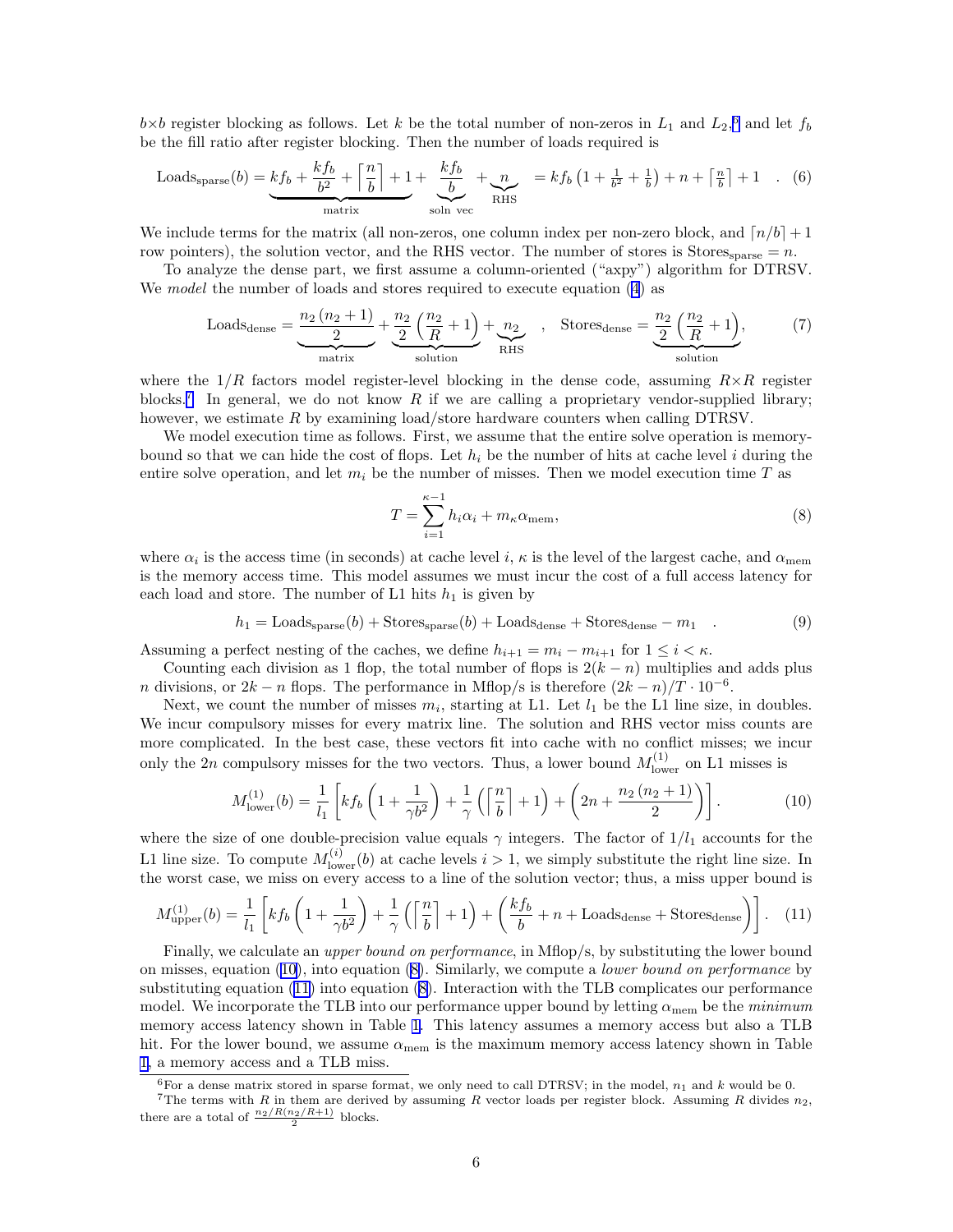#### <span id="page-6-0"></span>3.1 Validating the cache miss bounds

We used our heuristic procedure for selecting the switch point  $s$ . Keeping  $s$  fixed, we then performed an exhaustive search over all register block sizes up to  $b = 5$ , for all matrices and platforms, measuring execution time and cache hits and misses using PAPI. Figures [5](#page-7-0)[–7](#page-7-1) validate our bounds on misses, equations $(10)$  $(10)$  and  $(11)$ . In particular, for the larger cache sizes, the vector lengths are such that the true miss counts are closer to equation [\(10](#page-5-2)) than [\(11](#page-5-4)), implying that conflict misses can be ignored.

#### <span id="page-6-1"></span>3.2 Evaluating optimized SpTS performance

Figures [8–](#page-8-0)[10](#page-8-1) compare the observed performance of various implementations to the bounds derived above (Section [3\)](#page-3-1). In particular, we compare the following:

- Reference  $(1\times1)$  implementation (shown as asterisks).
- The best implementation using only register blocking for all  $1 \leq b \leq 5$  (solid squares).
- An implementation using only the switch-to-dense optimization (hollow triangles).
- The combined register blocking and switch-to-dense implementation (solid circles).
- Our analytic lower and upper performance bounds (Mflop/s) as computed in Section [3](#page-3-1) (upper bound shown as dash-dot lines, lower bound as dashed lines). In particular, at each point we show the best bound over all b, with the switch point s fixed at the heuristic-selected value.
- A PAPI-based performance upper bound (solid triangles). This bound was obtained by substituting measured cache hit and miss data from PAPI into equation [\(8](#page-5-3)) and using the minimum memory latency for  $\alpha_{\text{mem}}$ .

The switch points found by the heuristic are shown for each matrix in Table [2.](#page-1-2) The heuristic does select a reasonable switch point—yielding true non-zero densities of 85% or higher in the trailing triangle—in all cases except Matrix 6 (goodwin). Also, although Figures [8–](#page-8-0)[10](#page-8-1) show the performance using the best register block size, the heuristics described in Section [2.3](#page-3-0) chose the optimal block size in all cases on all platforms except for Matrix 2 (memplus) running on the Ultra 2i and Itanium. Nevertheless, the performance  $(Mflop/s)$  at the sizes chosen in these cases was within 6% of the best.

The best implementations achieve speedups of up to 1.8 over the reference implementation. Furthermore, they attain a significant fraction of the upper bound performance (Mflop/s). On the Ultra 2i, the implementations achieve 75% up to 85% of the upper bound performance; on the Itanium, 80–95%; and about 80–85% on the Power3. On the Itanium in particular, we observe performance that is very close to the estimated bounds. The vendor implementation of DTRSV evidently exceeds our bounds. We are currently investigating this phenomenon. We know that the compiler (and, it is likely, the vendor DTRSV) uses prefetching instructions. If done properly, we would expect this to invalidate our charging for the full latency cost in equation [\(8](#page-5-3)), allowing us to move data at rates approaching memory bandwidth instead.

In two cases—Matrix 5 (raefsky4) on the Ultra 2i and Itanium platforms—the combined effect of register blocking and the switch-to-dense call significantly improves on either optimization alone. On the Ultra 2i, register blocking alone achieves a speedup of 1.29, switch-to-dense achieves a speedup of 1.48, and the combined implementation yields a speedup of 1.76. On the Itanium, the register blocking-only speedup is 1.24, switch-to-dense-only is 1.51, and combined speedup is 1.81.

However, register blocking alone generally does not yield significant performance gains for the other matrices. In fact, on the Power3, register blocking has almost no effect, whereas the switch-todense optimization performs very well. We observed that Matrices 3 (wang4), 4 (ex11), 6 (goodwin), and 7 (lhr10), none of which benefit from register blocking, all have register blocking fill ratios exceeding 1.35 when using the smallest non-unit block size,  $2\times2$ . The other matrices have fill ratios of less than 1.1 with up to  $3\times3$  blocking. Two significant factors affecting the fill are (1) the choice of square block sizes and (2) imposition of a uniform grid. Non-square block sizes and the use of variable block sizes may be viable alternatives to the present scheme.

Note that our upper bounds are computed with respect to our particular register blocking and switch-to-dense data structure. It is possible that other data structures (e.g., those that remove the uniform block size assumption and therefore change the dependence of  $f<sub>b</sub>$  on b) could do better.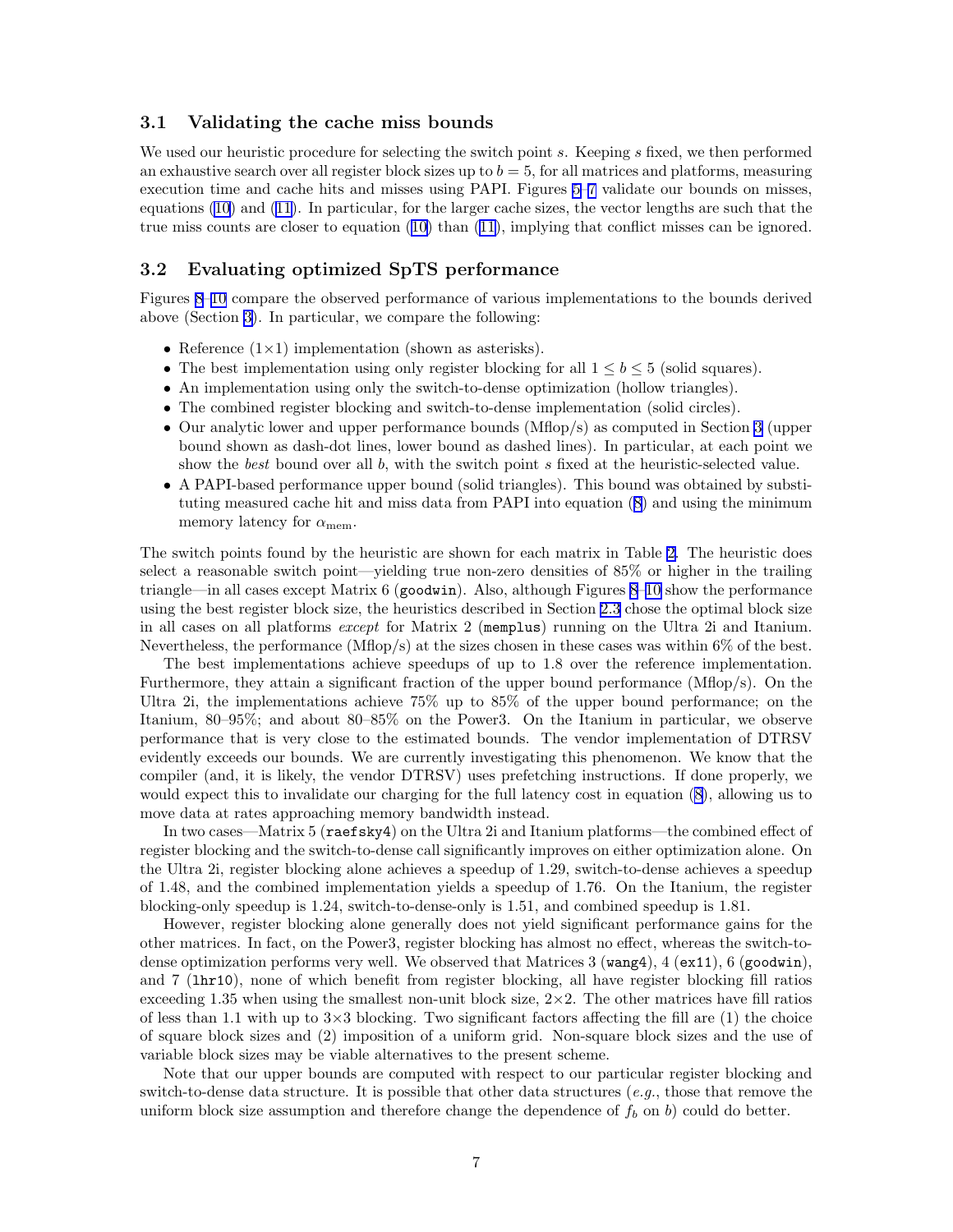

<span id="page-7-0"></span>Figure 5: Miss model validation (Sun Ultra 2i): Our upper and lower bounds on L1 and L2 cache misses compared to PAPI measurements. The bounds match the data well. The true L2 misses match the lower bound well in the larger (L2) cache, suggesting the vector sizes are small enough that conflict misses play a relatively minor role.



Figure 6: Miss model validation (Intel Itanium): Our upper and lower bounds on L1 and L2 cache misses compared to PAPI measurements. The bounds match the data well. As with Figure [5,](#page-7-0) equation([10\)](#page-5-2) is a good match to the measured misses for the larger (L3) cache.



<span id="page-7-1"></span>Figure 7: Miss model validation (IBM Power3): Our upper and lower bounds on L1 and L2 cache misses compared to PAPI measurements. Note that two matrices have been omitted since they fit approximately within the large (8 MB) L2 cache.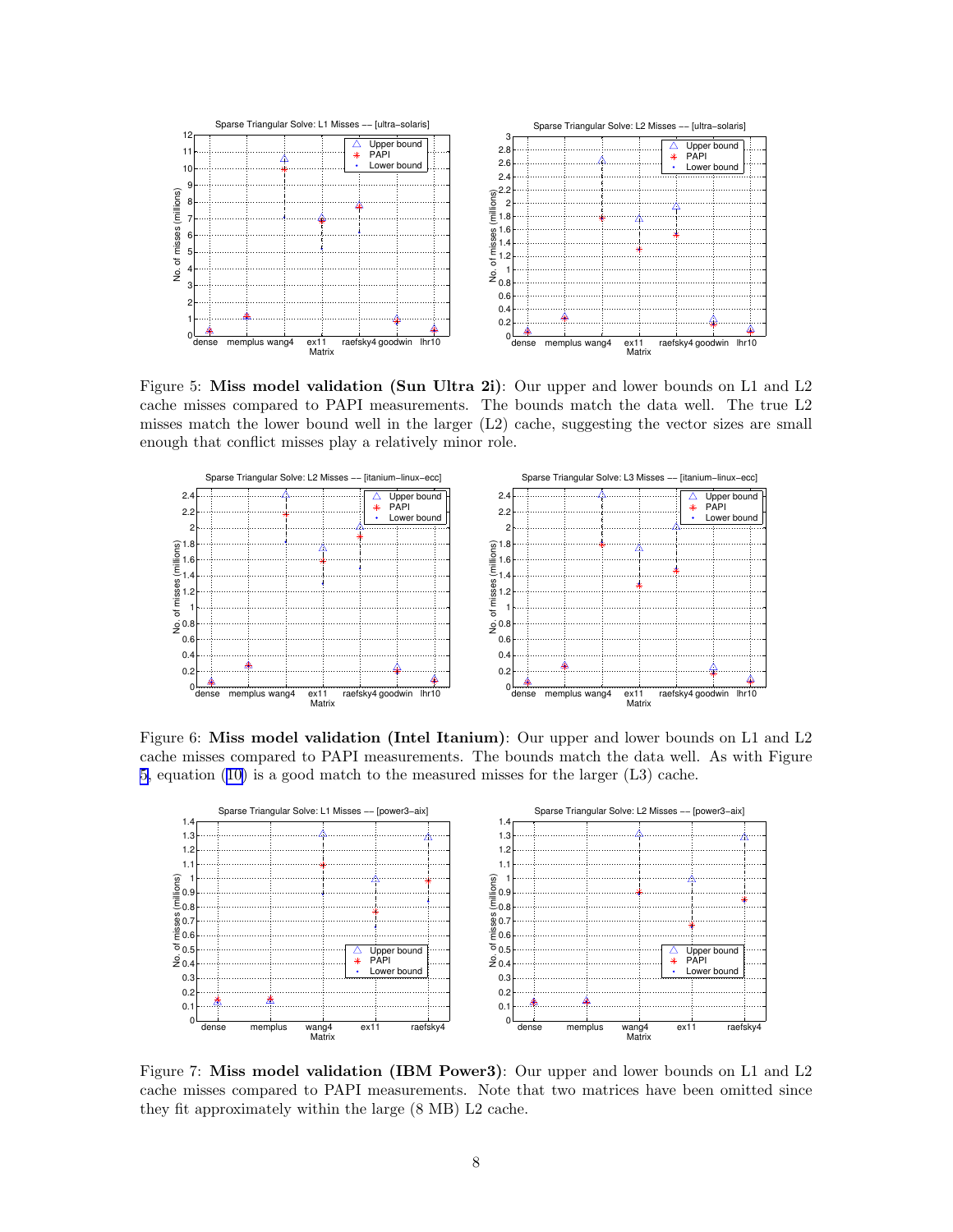

Figure 8: Performance summary (Sun Ultra 2i): Performance (Mflop/s) shown for the seven items listed in Section [3.2](#page-6-1). The best codes achieve 75–85% of the performance upper bound.

<span id="page-8-0"></span>

Figure 9: **Performance summary (Intel Itanium)**: Performance (Mflop/s) for the seven implementations listed in Section [3.2](#page-6-1). The best implementations achieve 85–95% of the upper bound.



<span id="page-8-1"></span>Figure 10: **Performance summary (IBM Power3)**: Performance (Mflop/s) of our SpTS implementations relative to various performance bounds (see Section [3.2\)](#page-6-1). Register blocking evidently does not yield any significant performance improvements. The switch-to-dense optimization, however, tightens the performance gap. Note that two matrices have been omitted since they fit approximately within the large (8 MB) L2 cache.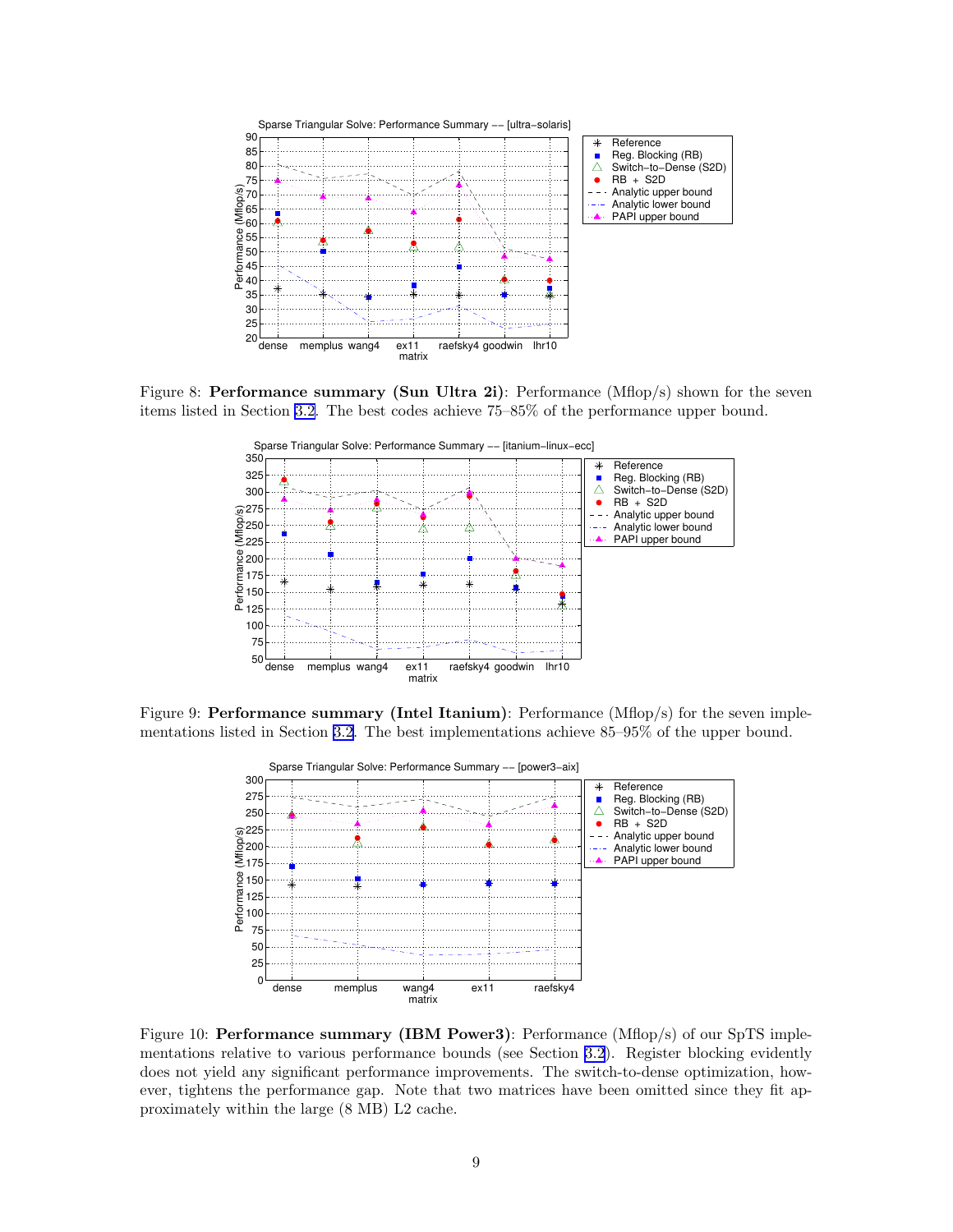### 4 Related work

Sparse triangular solve is a key component in many of the existing serial and parallel direct sparse fac-torizationlibraries (e.g., SuperLU [[14\]](#page-10-3), MUMPS [\[2](#page-10-7)], UMFPACK [[13\]](#page-10-8), PSPASES [[24\]](#page-11-10), and SPOOLES [[5\]](#page-10-9), among others). These libraries have focused primarily on speeding up the factorization step, and employ sophisticated methods for creating dense structure. Efforts to speedup the triangular solve step in these and other work [\[33,](#page-11-11) [32,](#page-11-12) [25](#page-11-13), [18,](#page-10-10) [26](#page-11-14), [36,](#page-11-15) [19,](#page-10-11) [1](#page-10-12), [30\]](#page-11-16) have focused on improving parallel scalability, whereas we address uniprocessor tuning exclusively here.

For dense algorithms, a variety of sophisticated static models for selecting transformations and tuning parameters have been developed[[12,](#page-10-13) [17](#page-10-14), [28,](#page-11-17) [11](#page-10-15), [42\]](#page-11-18). However, it is difficult to apply these analyses directly to sparse matrix kernels due to the presence of indirect and irregular memory access patterns. Nevertheless, there have been a number of notable modeling attempts in the sparse case. Temam and Jalby[[39\]](#page-11-19), Heras, et al. [\[20](#page-11-20)], and Fraguela, et al. [[16\]](#page-10-16) have developed sophisticated probabilistic cache miss models, but assume uniform distribution of non-zero entries. These models vary in their ability to account for self- and cross-interference misses. In this study, we see that on current and future machines, whose cache sizes continue to grow, conflict misses do not contribute significantly to accurate miss modeling.

Work in sparse compilers, e.g., Bik et al. [\[7](#page-10-17)] and the Bernoulli compiler [\[37](#page-11-21)], complements our own work. These projects focus on the expression of sparse kernels and data structures for code generation, and will likely prove valuable to generating our implementations. One distinction of our work is our use of a hybrid off-line, on-line model for selecting transformations (tuning parameters).

### 5 Conclusions and Future Directions

The results of this paper raise a number of questions for future work in tuning sparse triangular solve, and future sparse matrix kernels.

- The performance of our implementations approaches upper-bounds on a variety of architectures, suggesting that additional gains from low-level tuning  $(e.q.,)$  instruction scheduling) will be limited. Instead we are examining other algorithmic ways of improving reuse, for instance, via the use of multiple right-hand sides[[29,](#page-11-22) [16,](#page-10-16) [22\]](#page-11-1). Preliminary results on Itanium for sparse matrix-multiple-vector mltiplication show speedups of 6.5 to 9 over single-vector code[[40\]](#page-11-2).
- Register blocking with square blocks on a uniformly aligned grid appears to be too limiting to see appreciable performance benefits. Encouraged by the gains from the switch-to-dense algorithm, we expect variable blocking or more intelligently guided use of dense structures (*e.g.*, using elimination trees) to be promising future directions. Existing direct solvers make use of such higher-level information in their forward and backward substitution phases; comparisons to these implementations is forthcoming.
- The success of the switch-to-dense optimization on our test problems may be particular to our choice of fill-reducing ordering. We are currently investigating other contexts—namely, under other ordering schemes, and in incomplete Cholesky and incomplete LU preconditioners.
- At present, we treat selection of the dense triangle as a property of the matrix only, and not of the architecture. We are investigating whether there is any benefit to making this platform-dependent as well, by off-line profiling of performance as a function of density, and incorporating that information into switch point selection.
- Our execution time model assumes that our solver does not run at peak memory bandwidth speeds, and therefore charges for the full latency. The performance results on Itanium, which are very close to the upper bound model, raise the issue of whether we can abandon this assumption in practice and approach memory bandwidth speeds, perhaps via prefetching.
- The model of operation in both this work and prior work on the SPARSITY system assume one-time, off-line preprocessing, run-time searching, and amortizing the cost of run-time preprocessing over many solves. Furthermore, we make assumptions about the format of the input matrix. These issues raise general questions about what the interface between applications either user code or existing solver libraries—and automatically tuned libraries should be.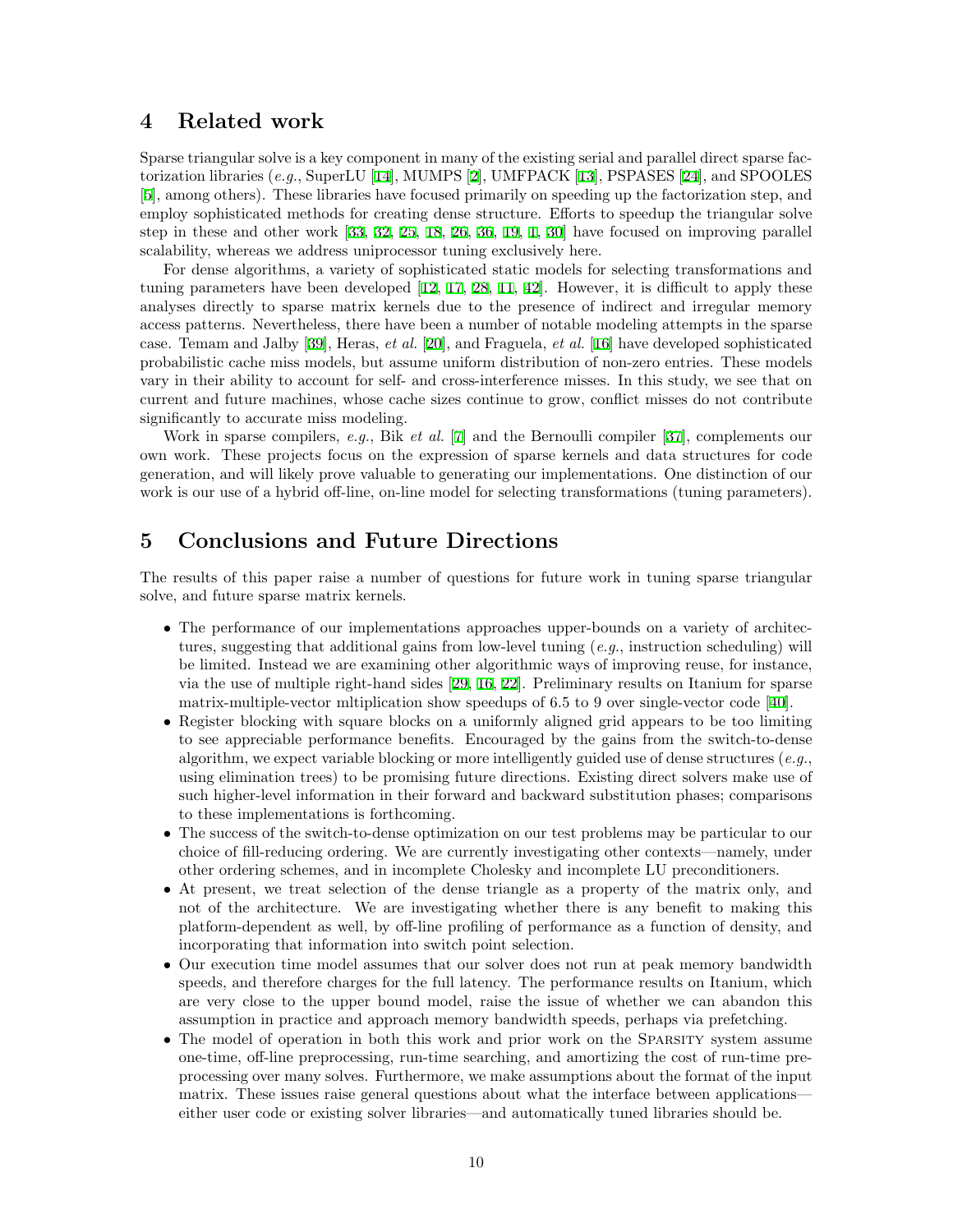### References

- <span id="page-10-12"></span>[1] F. L. Alvarado and R. Schreiber. Optimal parallel solution of sparse triangular systems. SIAM Journal on Scientific Computing, 14(2):446–460, March 1993.
- <span id="page-10-7"></span>[2] P. R. Amestoy, I. S. Duff, J.-Y. L'Excellent, and J. Koster. A fully asynchronous multifrontal solver using distributed dynamic scheduling. SIAM Journal on Matrix Analysis and Applications, 23(1):15–41, 2001.
- [3] B. S. Andersen, F. Gustavson, A. Karaivanov, J. Wasniewski, and P. Y. Yalamov. LAWRA–Linear Algebra With Recursive Algorithms. In Proceedings of the Conference on Parallel Processing and Applied Mathematics, Kazimierz Dolny, Poland, September 1999.
- <span id="page-10-2"></span>[4] S. Andersson, R. Bell, J. Hague, H. Holthoff, P. Mayes, J. Nakano, D. Shieh, and J. Tuccillo. RS/6000 Scientific and Technical Computing: Power3 Introduction and Tuning. International Business Machines, Austin, TX, USA, 1998. www.redbooks.ibm.com.
- <span id="page-10-9"></span>[5] C. Ashcraft and R. Grimes. SPOOLES: An object-oriented sparse matrix library. In Proceedings of the SIAM Conference on Parallel Processing for Scientific Computing, March 1999.
- <span id="page-10-4"></span>[6] R. Barrett, M. Berry, T. F. Chan, J. Demmel, J. Donato, J. Dongarra, V. Eijkhout, R. Pozo, C. Romine, and H. V. der Vorst. Templates for the Solution of Linear Systems: Building Blocks for Iterative Methods, 2nd Edition. SIAM, Philadelphia, PA, USA, 1994.
- <span id="page-10-17"></span>[7] A. J. C. Bik and H. A. G. Wijshoff. Automatic nonzero structure analysis. SIAM Journal on Computing, 28(5):1576–1587, 1999.
- <span id="page-10-0"></span>[8] J. Bilmes, K. Asanović, C. Chin, and J. Demmel. Optimizing matrix multiply using PHiPAC: a portable, high-performance, ANSI C coding methodology. In Proceedings of the International Conference on Supercomputing, Vienna, Austria, July 1997. ACM SIGARC. see http://www.icsi.berkeley.edu/~bilmes/phipac.
- <span id="page-10-5"></span>[9] S. Blackford, G. Corliss, J. Demmel, J. Dongarra, I. Duff, S. Hammarling, G. Henry, M. Heroux, C. Hu, W. Kahan, L. Kaufman, B. Kearfott, F. Krogh, X. Li, Z. Maany, A. Petitet, R. Pozo, K. Remington, W. Walster, C. Whaley, and J. W. von Gudenberg. Document for the Basic Linear Algebra Subprograms (BLAS) standard: BLAS Technical Forum, 2001. www.netlib.org/blast.
- <span id="page-10-1"></span>[10] S. Browne, J. Dongarra, N. Garner, K. London, and P. Mucci. A scalable cross-platform infrastructure for application performance tuning using hardware counters. In Proceedings of Supercomputing, November 2000.
- <span id="page-10-15"></span>[11] S. Carr and K. Kennedy. Compiler blockability of numerical algorithms. In Proceedings of Supercomputing, pages 114–124, 1992.
- <span id="page-10-13"></span>[12] S. Chatterjee, E. Parker, P. J. Hanlon, and A. R. Lebeck. Exact analysis of the cache behavior of nested loops. In Proceedings of the ACM SIGPLAN 2001 Conference on Programming Language Design and Implementation, pages 286–297, Snowbird, UT, USA, June 2001.
- <span id="page-10-8"></span>[13] T. A. Davis and I. S. Duff. An unsymmetric-pattern multifrontal method for sparse lu factorization. SIAM Journal on Matrix Analysis and Applications, 19(1):140–158, 1997.
- <span id="page-10-3"></span>[14] J. W. Demmel, S. C. Eisenstat, J. R. Gilbert, X. S. Li, and J. W. H. Liu. A supernodal approach to sparse partial pivoting. SIAM Journal on Matrix Analysis and Applications, 20(3):720–755, 1999.
- <span id="page-10-6"></span>[15] S. Filippone and M. Colajanni. PSBLAS: A library for parallel linear algebra computation on sparse matrices. ACM Transactions on Mathematical Software, 26(4):527–550, December 2000.
- <span id="page-10-16"></span>[16] B. B. Fraguela, R. Doallo, and E. L. Zapata. Memory hierarchy performance prediction for sparse blocked algorithms. Parallel Processing Letters, 9(3), March 1999.
- <span id="page-10-14"></span>[17] S. Ghosh, M. Martonosi, and S. Malik. Cache miss equations: a compiler framework for analyzing and tuning memory behavior. ACM Transactions on Programming Languages and Systems, 21(4):703-746, 1999.
- <span id="page-10-10"></span>[18] A. Gupta and V. Kumar. Parallel algorithms for forward elimination and backward substitution in direct solution of sparse linear systems. In Supercomputing, 1995.
- <span id="page-10-11"></span>[19] M. T. Heath and P. Raghavan. The performance of parallel sparse triangular solution. In S. Schreiber, M. T. Heath, and A. Ranade, editors, Proceedings of the IMA Workshop for Algorithms for Parallel Processing, volume 105, pages 289–306. Springer-Verlag, 1998.